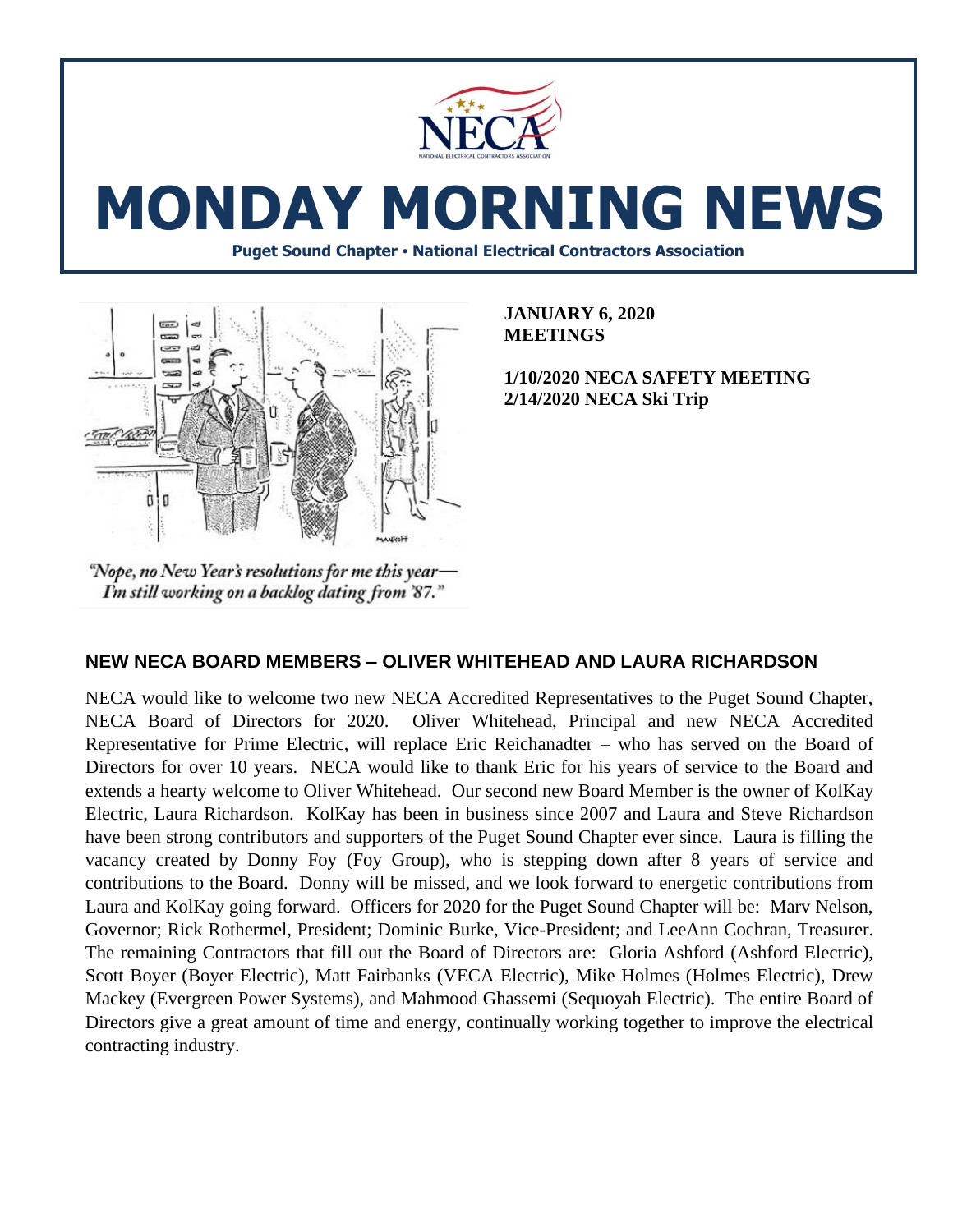## **NEW YEAR'S RESOLUTIONS – TRY THE WEEK GAME**

Almost everyone seems to look to the New Year to make those very traditional resolutions. We predicate so much on them. If we slip on January  $12<sup>th</sup>$ , we give them up. Better luck next year. Random Saturdays are opportunities, though we don't look at them that way. Any change in life requires momentum and the determination to build on it. But fresh starts – especially the expectations we apply to New Year's – are endued with a kind of officiality that makes them intimidating. We feel as if we must have everything in order in our lives – desk cleared of stray papers, pencils all sharpened and in a row – before we start writing the story. But that's not how stories are composed or anything gets done. They're wrought amid the bracken of life, with space cleared and clutter elbowed aside, not vanquished. They're created in the small starts that link segment to segment until you have a road and you are roaring down it, momentum doing its thing. There are all kinds of ways to get off to a ministart that can lead to a big end. I like to use a fresh week. Because I'm competitive and it helps motivate me, I play what I call the Week Game.

On Saturday, as the week ends and another is about to begin, I look back on what I did over seven days. I wrote this many stories, published this many pieces, talked on the radio this many times, ran this many miles, went to this many concerts, ballets, films. Those are my stats. I'm awfully good at the Week Game now, and I get some swagger. For the people who wish to hold me back, I can say, "my week is your career", and my numbers – because I start it over and over – bear it out. It gives me more energy and purpose when life is very hard. Stops me from being snowed under. Stops me from giving up.

You might use the start of a new day, getting up earlier than ever. You might use a weekend. "This weekend I will focus exclusively on X." If you stumble, change format – fast. You always get the chance to build, not only with new Year's Day, which can loom so large that you feel paralyzed. We feel colossally let down if we falter with New Year's resolutions. Then you're supposed to wait a year! That's not going to help you, whether you want to drink less or listen to more John Coltrane.

A series of constant fresh starts adds up to a life well-lived. I won't drink to that, but if you want to play a rousing round of the Week Game, consider me the rep working on behalf of the ministart, the old acquaintance you should never forget. Colin Fleming, WSJ

## **NECA GOVERNMENT AFFAIRS 2019 YEAR-END REVIEW**

#### **Top Three Wins**

- Full Repeal of the Affordable Care Act's (ACA's) 40 percent "Cadillac Tax."
- Allowing 529 savings accounts to be used for costs associated with Department of Labor (DOL) registered apprenticeship programs.
- A seven-year reauthorization of the Terrorism Risk Insurance Program.

#### **Other Legislation Signed into Law**

- Extension of the National Flood Insurance Program.
- Full repeal of health insurance tax (HIT) and medical device excise tax.
- Estate tax exclusion increased from \$5 million to \$11.4 million per taxpayer, adjusted for inflation.
- A seven-year authorization of the U.S. Export-Import Bank.
- \$1 billion for Better Utilizing Investments to Leverage Development (BUILD) grants.
- An extension of 179D energy efficiency tax deduction retrospectively from 2017 and prospectively through 2020.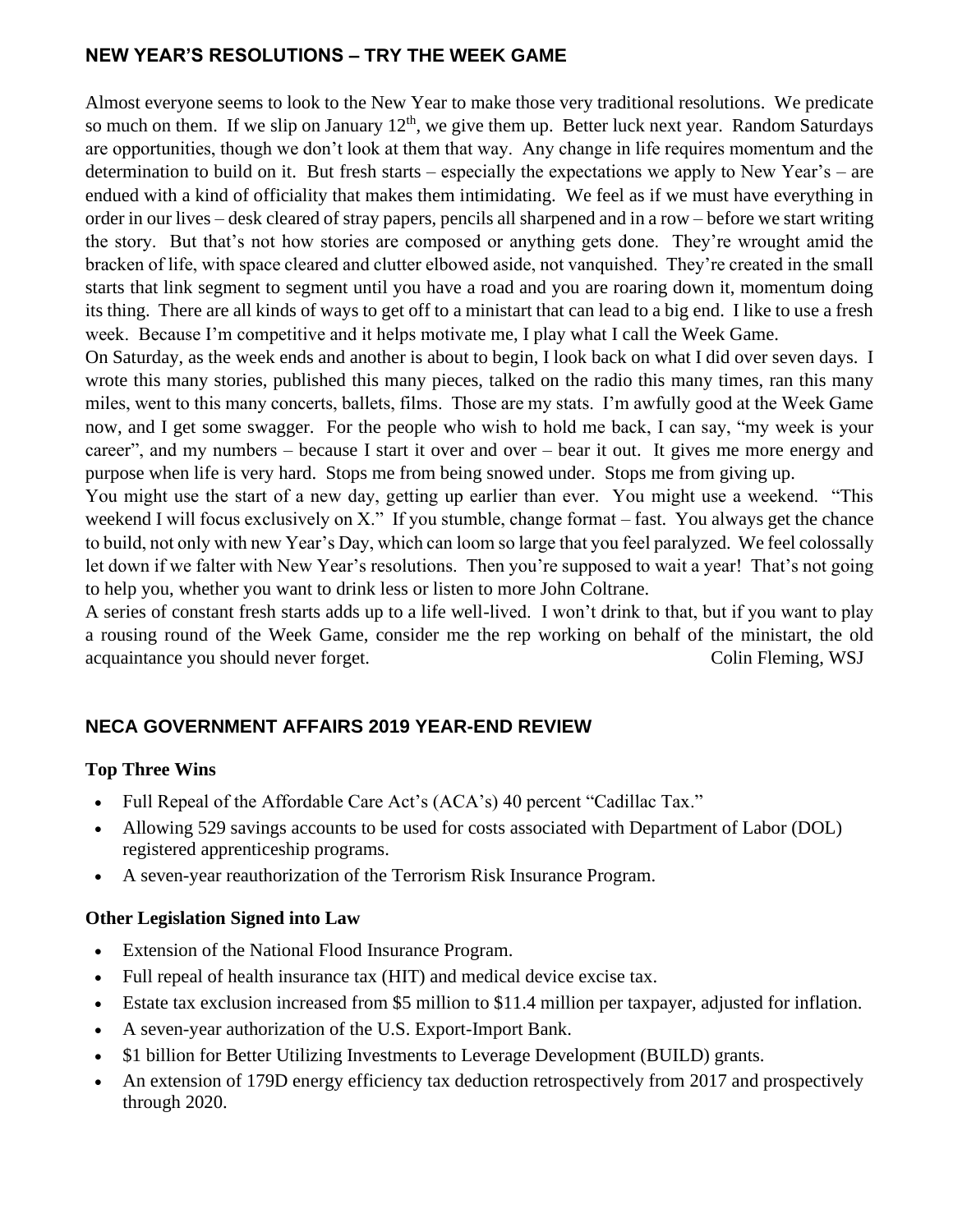- Reauthorization of the Department of Defense Mentor-Protege Program.
- A revision of the Small Business Act to lower the payment period for prime contractors that are a small business concern from 30 days to 15 days. This revision also includes language urging prime contractors to continue these accelerated payments to subcontractors to the maximum extent possible.

#### **Pending Legislation**

- Introduction of the Payment for Performance Act H.R. 2344 Requiring 50% partial payment for change orders completed on federal work. NECA also secured a Senate companion to this legislation, something not previously done in the past Congress.
- The United States Mexico Canada Trade Agreement (USMCA) passed the House of Representatives.

### **SUPREME COURST WEIGHS IN ON TURN SIGNAL USAGE**

Drivers who have wondered whether they really have to use their turn signals every time — even in a turnonly lane — may want to take note of a state Supreme Court [ruling](http://www.courts.wa.gov/opinions/pdf/968845.pdf) issued late last year. In a case considering whether state law "compels drivers to use their signal every time they turn or change lanes on a roadway," the court ruled unanimously, "We hold that it does." The ruling stemmed from a 2015 case in which a driver, David Joseph Brown, used his signal to enter a left-turn-only lane in Kennewick, but then didn't keep the signal on once in the turn lane or while turning. State troopers pulled Brown over and

subsequently arrested him for driving under the influence after a breath test measured his blood alcohol content at 0.26, more than triple the legal limit. But that case was dismissed after a Benton County District Court judge found Brown was not required to reactivate his signal in the turnonly lane, and the troopers therefore had no reason to stop him. After conflicting decisions in Superior Court and the Court of Appeals, the state appealed to the Supreme Court. [State law](https://app.leg.wa.gov/rcw/default.aspx?cite=46.61.305)  [says](https://app.leg.wa.gov/rcw/default.aspx?cite=46.61.305) drivers must use signals to turn or move right or left "when required" continuously at



least 100 feet before turning. Brown's lawyer argued that the inclusion of the phrase "when required" indicated "there must be an occasion such as a turn-only-lane when a driver is not required to reactivate the signal when there is no other possible direction to travel." The Supreme Court justices emphasized that turn signals offer safety for drivers and other people on the road. "Blind corners and unprotected left turns with oncoming traffic abound; pedestrians may or may not cross streets depending on the presence of a car's turn signal; and, failing to signal may lead other drivers to think it safe to change lanes or turn themselves," wrote Justice Barbara Madsen in the decision. A turn-only lane may be clear to the drivers heading in that direction, but not obvious to oncoming traffic, the justices noted. That interpretation is bolstered by cases in other states like Kansas and North Dakota, the justices found. "Leaving the decision to use a signal to the perception of individual drivers," Madsen wrote, "undermines the ultimate purpose of traffic laws: preventing accidents and encouraging highway safety." Terry Bloor, chief criminal deputy prosecutor in Benton County, applauded the decision, saying it was "consistent with the legislative intent" of the law about turn signals. Brown's attorney, Randall Jameson Jr., said the ruling "allows for what most people would think are chippy or bogus stops" by police. Brown signaled to enter the turn lane, "but with modern vehicle technology it cycled off," Jameson said. "Now for every turn where the signal goes off, this allows law enforcement to make a stop for that," Jameson said. Drivers often use their signals but not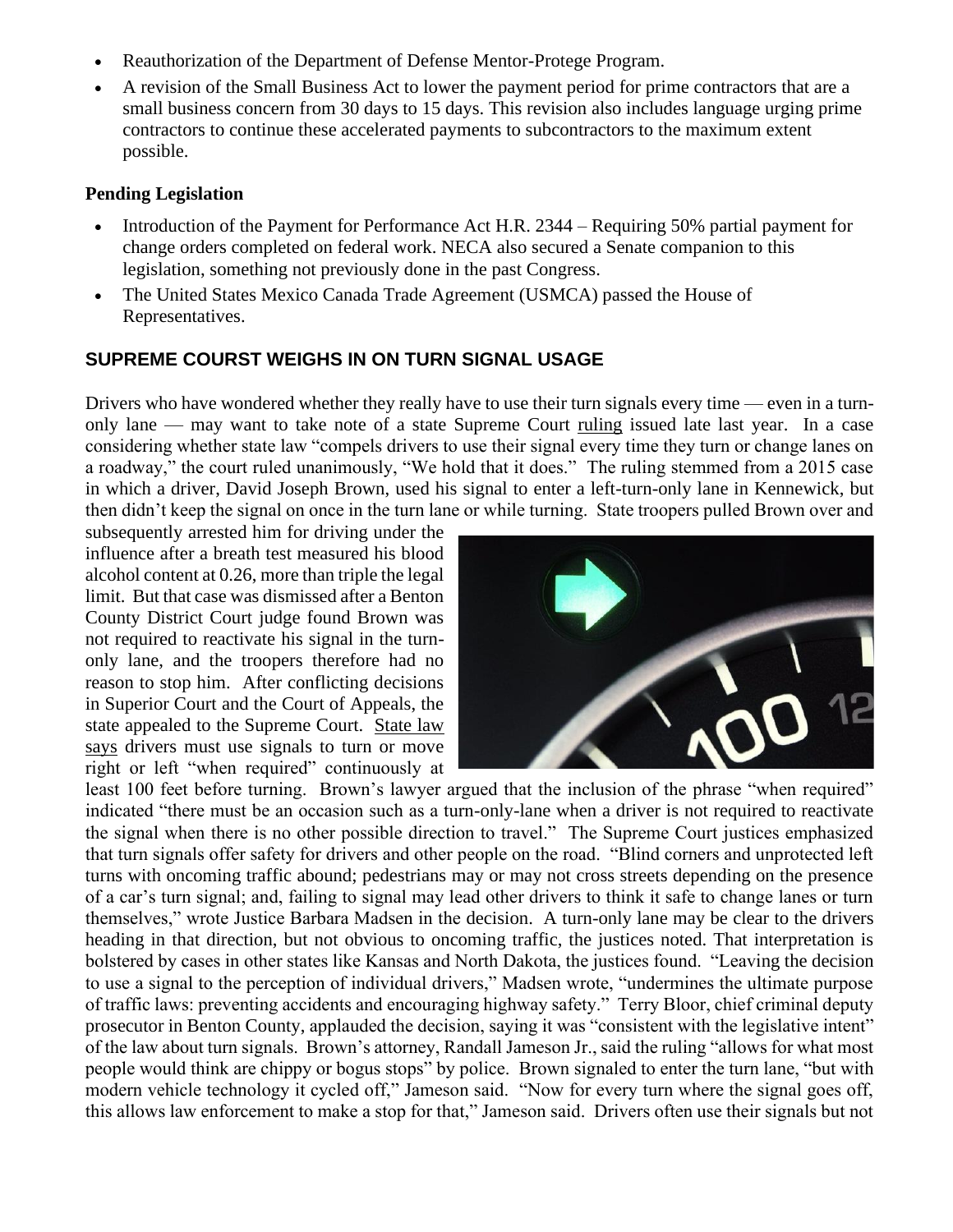for the entire length of a lane change, said Washington State Patrol spokesman Sgt. Darren Wright. (Wright declined to comment on the court's ruling.) "It's a safety issue," Wright said. "You may have looked in your mirrors, you may have done a head check, but there are blind spots. You may think it's clear but the person you don't see in the blind spot may see the turn signal and react to prevent a collision."

## **FLYING OUT OF SEATAC? CHOOSE ALASKA OR DELTA IF YOU WANT TO BE ON TIME**

Seattle's two top airlines, Alaska Air Group and Delta, were among the top three most punctual air carriers in North America during 2019, aviation data firm Official Aviation Guide (OAG) said last week. Delta and Alaska were also among the 10 most on-time airlines in the entire world last year, OAG said in its annual Punctuality League report after analyzing 57.5 million flight records. "Delta's continued OTP (ontime performance) dominance is remarkable given the size and range of its operations. The performance is also a testament to the hub locations they serve, especially Atlanta and Seattle," OAG Senior Analyst [Jon](https://www.bizjournals.com/seattle/search/results?q=Jon%20Grant)  [Grant](https://www.bizjournals.com/seattle/search/results?q=Jon%20Grant) said in statement accompany the data. "Airlines and airports continue to demonstrate strong on-time performance overall." Grant warned, however, that airlines won't be getting much better: "We are reaching near peak operational on-time performance across the world." In the overall North American ranking, smaller Hawaiian Airlines finished first with an on-time performance rating of 87.4 percent over the past 12 months. Delta finished second in North America with an on-time performance of 83.56 percent, but ranked first in the category of larger "mega airlines." A close third among for best on-time North American carriers was SeaTac-based [Alaska Airlines,](https://www.bizjournals.com/profile/company/org_ch_d3c8147ecbdb7241ebda1ecf751e029f) with a rating of 81.49 percent, well ahead of its rivals, OAG said. Despite the surging growth in Puget Sound travelers using Seattle-Tacoma International Airport, the facility remains among the top 10 most on-time airports in the world, the data analysis found. Sea-Tac was rated fifth in the world's mega airports, with an 80.27 percent on-time flight performance during 2019. It was just behind fourth-place Atlanta, whose flights had an on-time performance rating of 83.74 percent.

**FACT OF THE DAY** - A 4-year old asks about 400 questions a day.

**ON THIS DAY IN HISTORY – 1838** Samuel Morse's telegraph system is demonstrated for the first time at the Speedwell Iron Works in Morristown, [New Jersey.](https://www.history.com/topics/us-states/new-jersey) The telegraph, a device which used electric impulses to transmit encoded messages over a wire, would eventually revolutionize longdistance communication, reaching the height of its popularity in the 1920s and 1930s.Samuel Finley Breese Morse was born April 27, 1791, in Charlestown, [Massachusetts.](https://www.history.com/topics/us-states/massachusetts) He attended Yale University, where he was interested in art, as well as electricity, still in its infancy at the time. After college, Morse became a painter. In 1832, while sailing home from Europe, he heard about the newly discovered electromagnet and came up with an idea for an electric telegraph. He had no idea that other inventors were already at work on the concept. Morse spent the next several years developing a prototype and took on two partners, Leonard Gale and Alfred Vail, to help him. In 1838, he demonstrated his invention using Morse code, in which dots and dashes represented letters and numbers. In 1843, Morse finally convinced a skeptical Congress to fund the construction of the first telegraph line in the United States, from Washington, D.C., to Baltimore. In May 1844, Morse [sent the first official telegram](https://www.history.com/this-day-in-history/what-hath-god-wrought) over the line, with the message: "What hath God wrought!" Over the next few years, private companies, using Morse's patent, set up telegraph lines around the Northeast. In 1851, the [New York](https://www.history.com/topics/us-states/new-york) and [Mississippi](https://www.history.com/topics/us-states/mississippi) Valley Printing Telegraph Company was founded; it would later change its name to Western Union. In 1861, Western Union finished the first transcontinental line across the United States. Five years later, the first successful permanent line across the Atlantic Ocean was constructed and by the end of the century telegraph systems were in place in Africa, Asia and Australia.

Because telegraph companies typically charged by the word, telegrams became known for their succinct prose–whether they contained happy or sad news. The word "stop," which was free, was